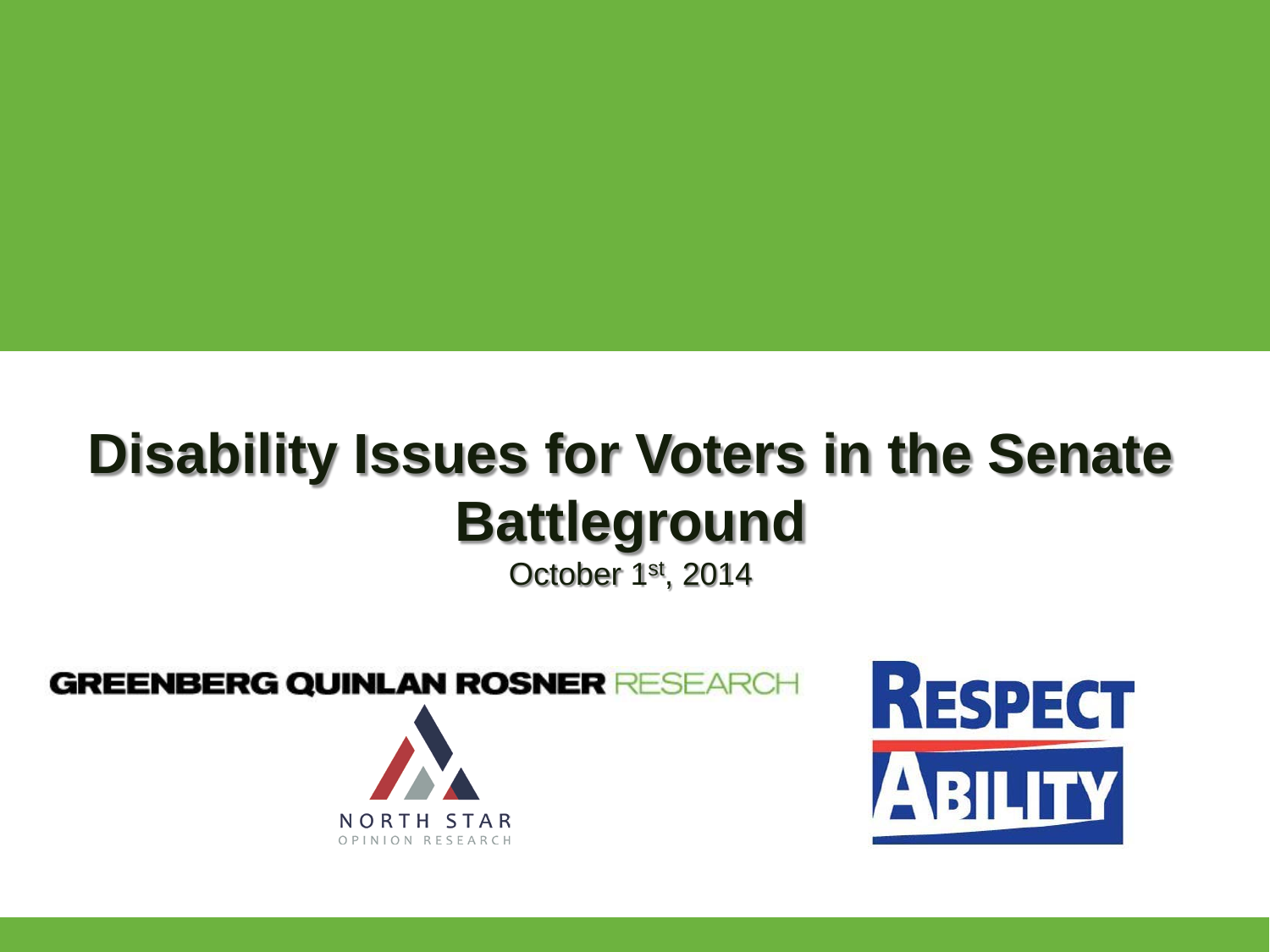### Methodology

**This presentation is based on a bi-partisan survey conducted by the Democratic polling firm Greenberg Quinlan Rosner and the Republican polling firm North Star Opinion Research conducted in the Senate Battleground.** 

**The survey of 1000 likely 2014 voters was conducted from September 20-24, 2014, in the Senate Battleground.**

**The Senate Battleground is comprised of AK, AR, CO, GA, IA, KY, LA, MI, MT, NH, NC, and WV.**

**Unless otherwise noted, margin of error= +/-3.10 percentage points at 95% confidence.**

**We reached 40 percent of our respondents by cell phone, in order to account for ever-changing demographics and trying to accurately sample the full American electorate.**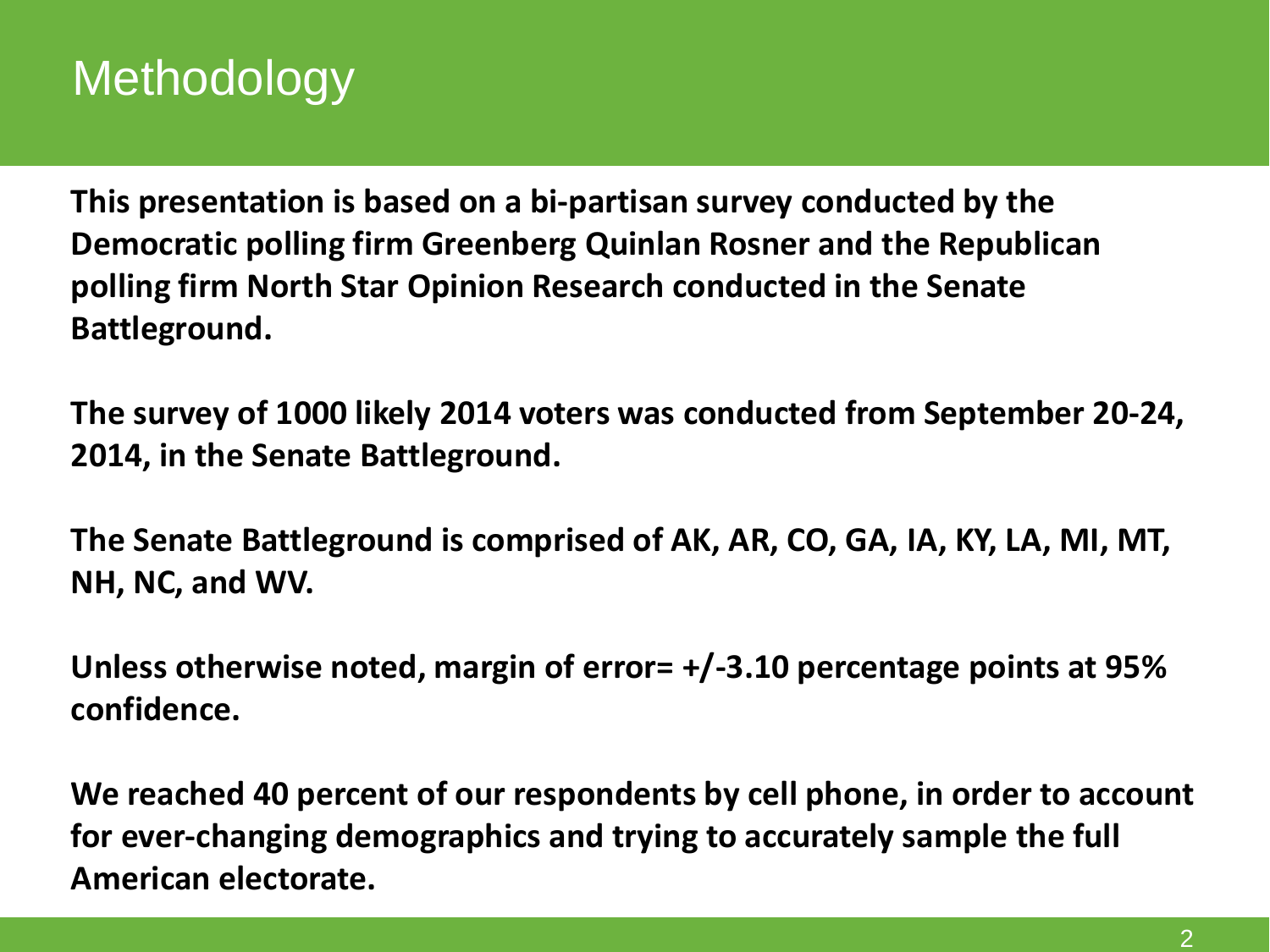### Disability Touches More than Half the Electorate



"*Do you, a family member, or a close friend have a disability?*" Yes, family member, 31 percent. Yes, close friend, 10 percent. Yes, myself, 15 percent. No, 43 percent. Don't know, 1 percent.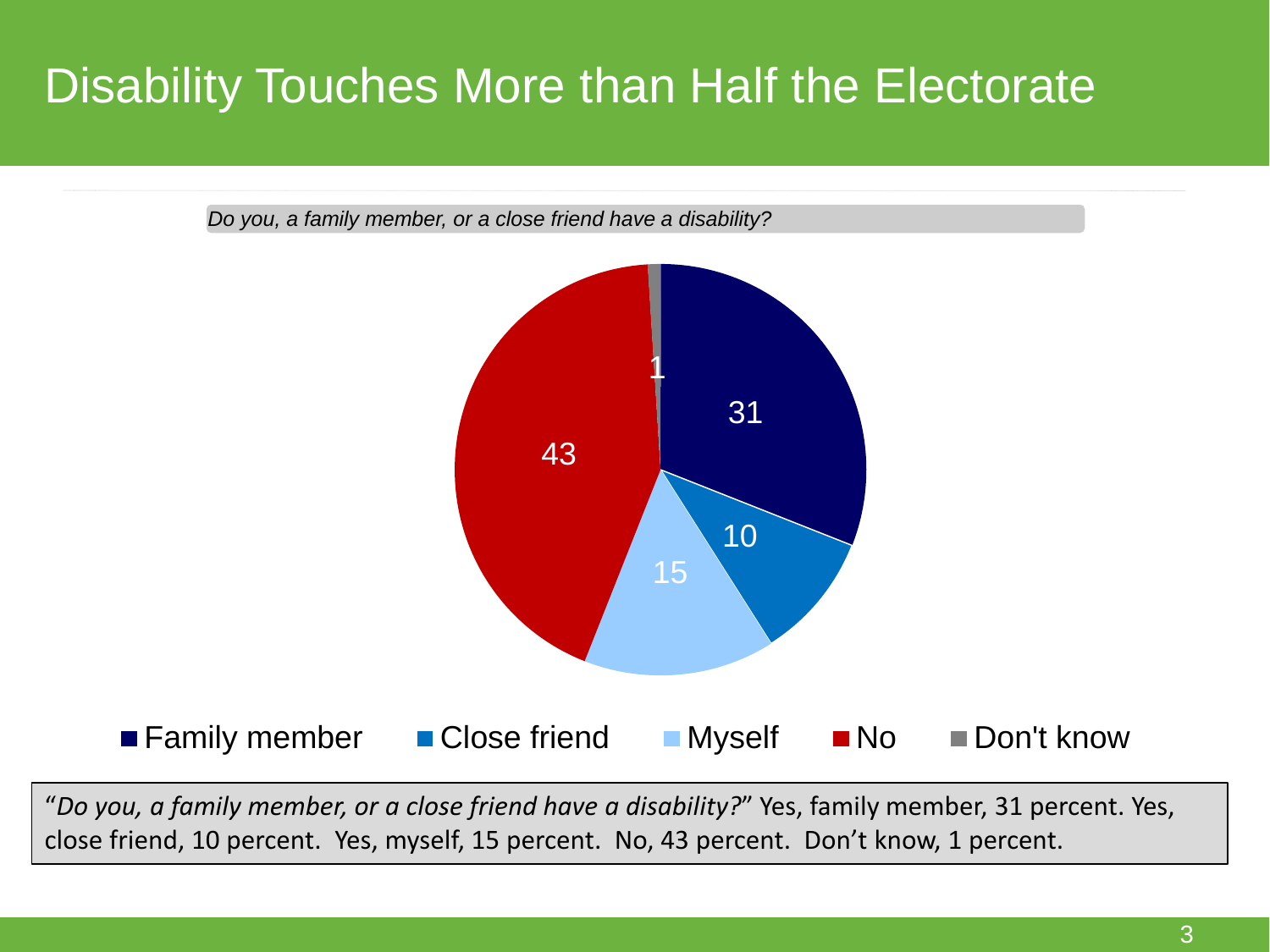## Disability Affects Younger Voters Too



"*Do you, a family member, or a close friend have a disability?*" **Under 50**, yes, total, 60 percent. Under 50 yes, family member, 33 percent. Under 50, close friend, 11 percent. Under 50, myself, 16 percent. Under 50 no, 38 percent. **Over 50** yes, total, 45 percent. Over 50 yes, family member, 26 percent. Over 50 yes, close friend, 6 percent. Over 50 yes, myself, 13 percent. Over 50 no, 54 percent.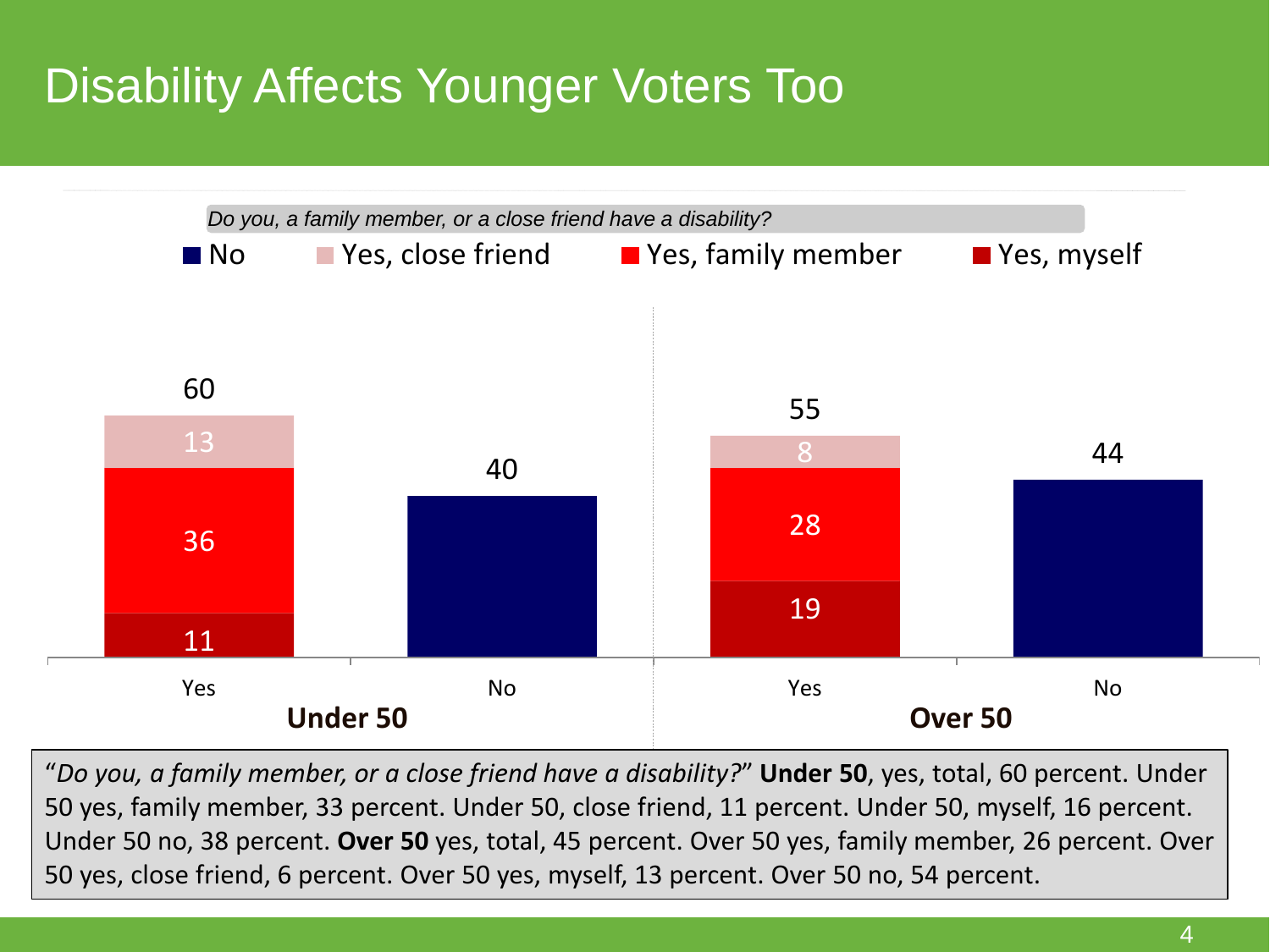## Disabled Community Spans Partisanship



"*Do you, a family member, or a close friend have a disability?*" **Democrat**, yes, total, 56 percent. Democrat yes, family member, 32 percent. Democrat, close friend, 10 percent. Democrat, myself, 14 percent. Democrat no, 44 percent. **Independent** yes, total, 58 percent. Independent yes, family member, 32 percent. Independent yes, close friend, 11 percent. Independent yes, myself, 15 percent. Independent no, 41 percent. **Republican** yes, total, 56 percent. Republican yes, family member, 30 percent. Republican yes, close friend, 8 percent. Republican yes, myself, 18 percent. Republican no, 43 percent.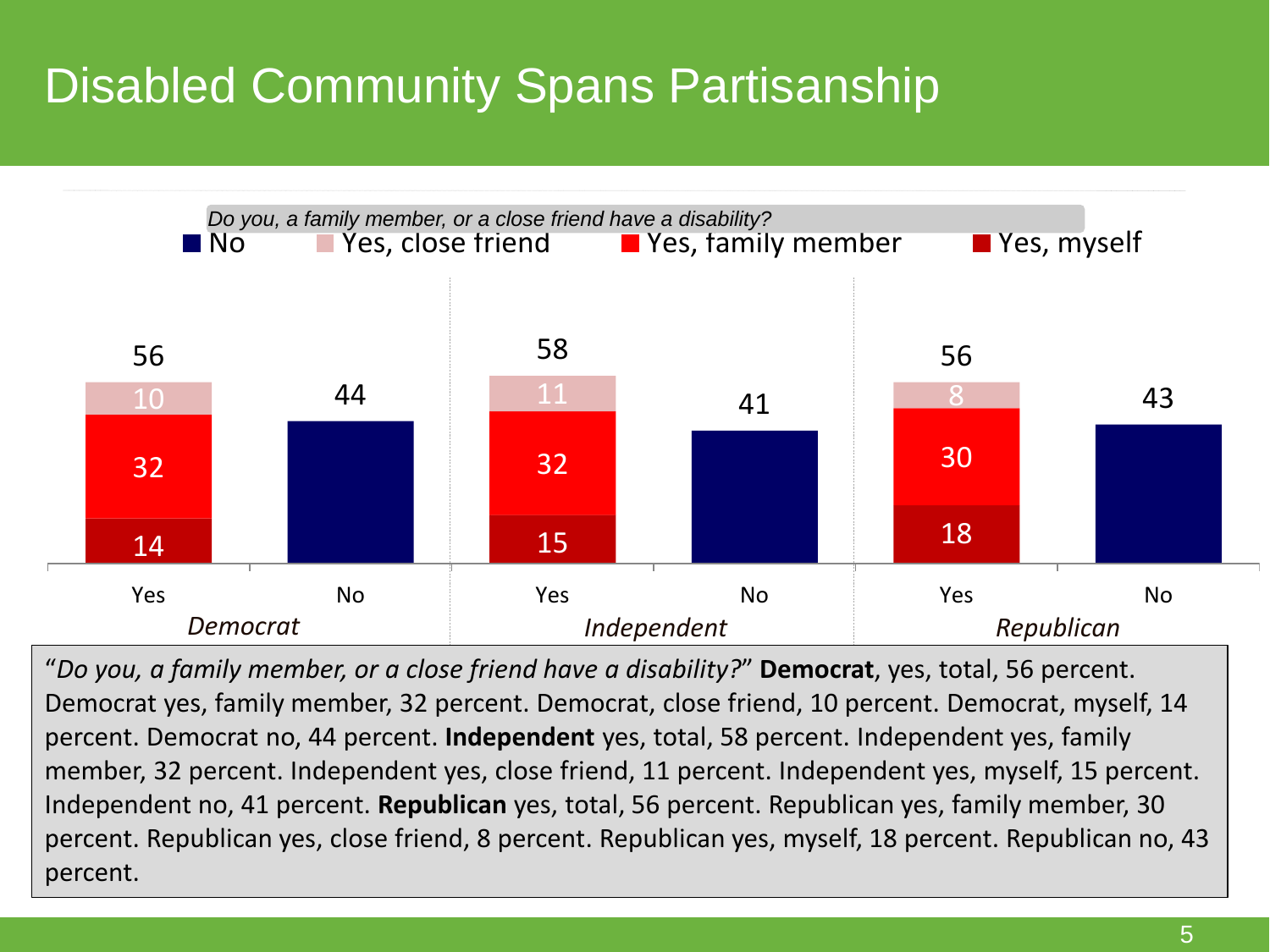### Neither Federal, Nor State are Doing Enough to Help People with Disabilities Work

#### Not doing enough  $\blacksquare$  Not doing near enough  $\blacksquare$  Doing  $\blacksquare$  Doing more than enough

*Thinking about the current policies and programs your state government has to help people with disabilities get jobs and become independent, would you say the state government is doing more than enough, doing enough, not doing enough, or not doing anywhere near enough to help citizens in your state who have disabilities get a job and become independent?*

*Thinking about the current policies and programs the federal government has to help people with disabilities get jobs and become independent, would you say the federal government is doing more than enough, doing enough, not doing enough, or not doing anywhere near enough to help citizens in your state who have disabilities get a job and become independent?*



"(*Question text above)"* **State**: Doing enough, 28 percent. Not doing enough, 54 percent. **Federal**: Doing enough, 35 percent. Not doing enough, 52 percent.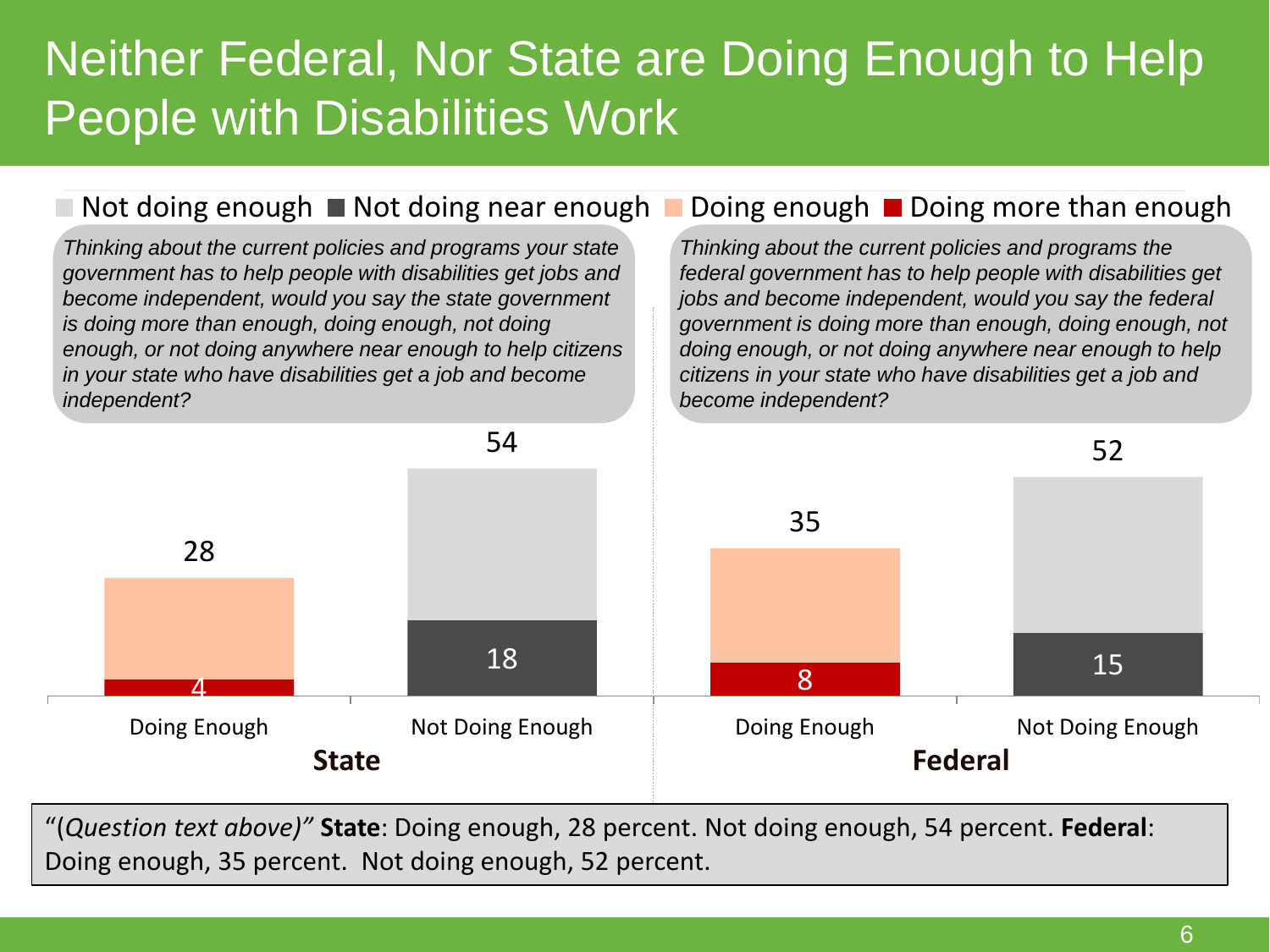### Disability Community More Likely to Fault State and Federal Government

Doing more than enough Doing enough Not doing near enough Not doing enough

*Thinking about the current policies and programs your state government has to help people with disabilities get jobs and become independent, would you say the state government is doing more than enough, doing enough, not doing enough, or not doing anywhere near enough to help citizens in your state who have disabilities get a job and become independent?*

*Thinking about the current policies and programs the federal government has to help people with disabilities get jobs and become independent, would you say the federal government is doing more than enough, doing enough, not doing enough, or not doing anywhere near enough to help citizens in your state who have disabilities get a job and become independent?*



"(*Question text above)"* **State, Disability Community**: Doing enough, 26 percent. Not doing enough, 57 percent. **State, Outside Community**: Doing enough, 32 percent. Not doing enough, 52 percent. **Federal, Disability Community**: Doing enough, 32 percent. Not doing enough, 56 percent. **Federal, Outside Community**: Doing enough, 38 percent. Not doing enough, 47 percent.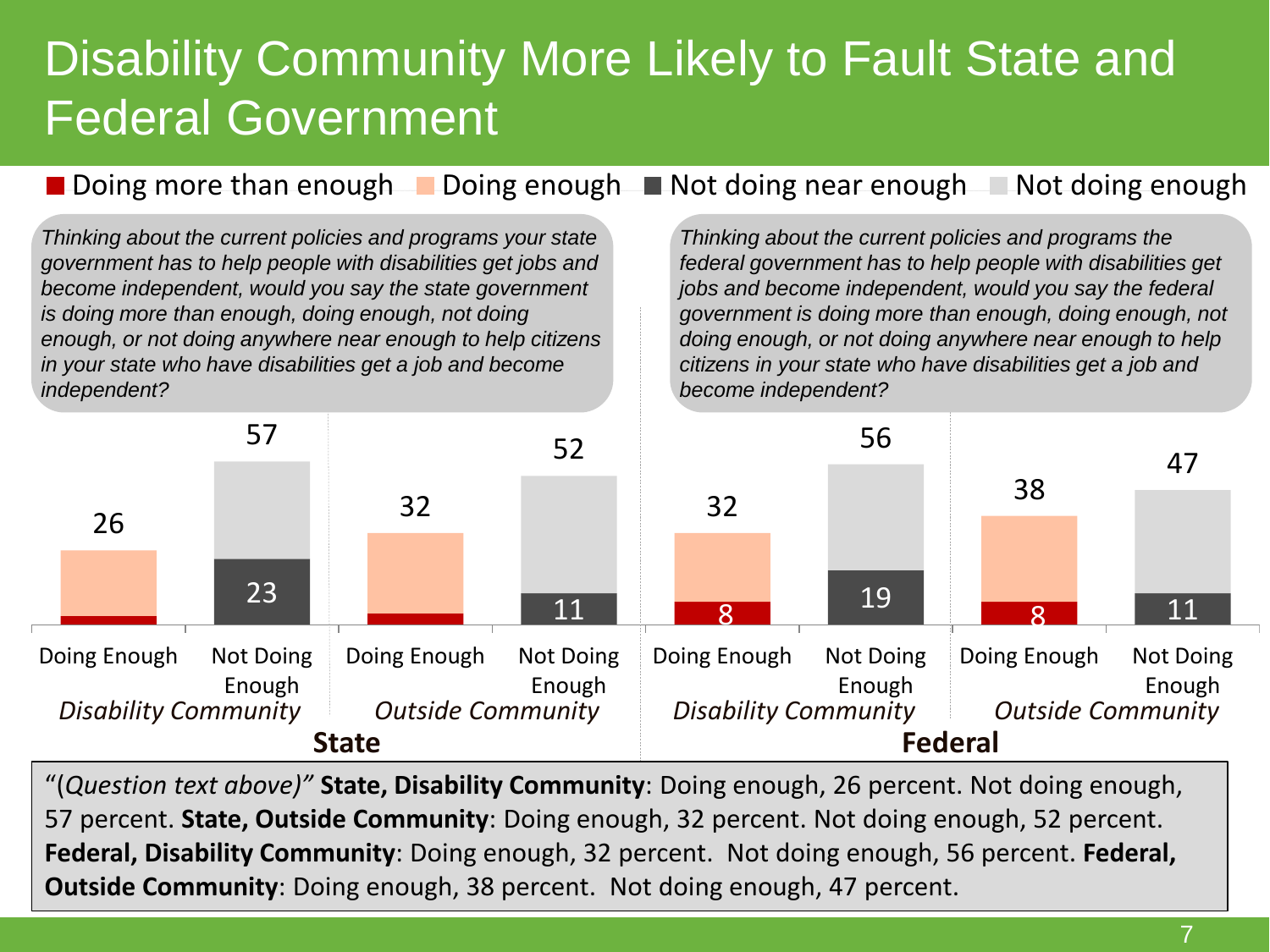### The Issue Has Electoral Consequences in **Battleground**



"(*Question text above)"* **Senator, Total**: More likely, 49 percent. Less likely, 5 percent. **Senator, Disability Community**: More likely, 53 percent. Less likely, 4 percent. **Governor, Total**: More likely, 53 percent. Less likely, 3 percent. **Governor, Disability Community**: More likely, 58 percent. Less likely, 3 percent.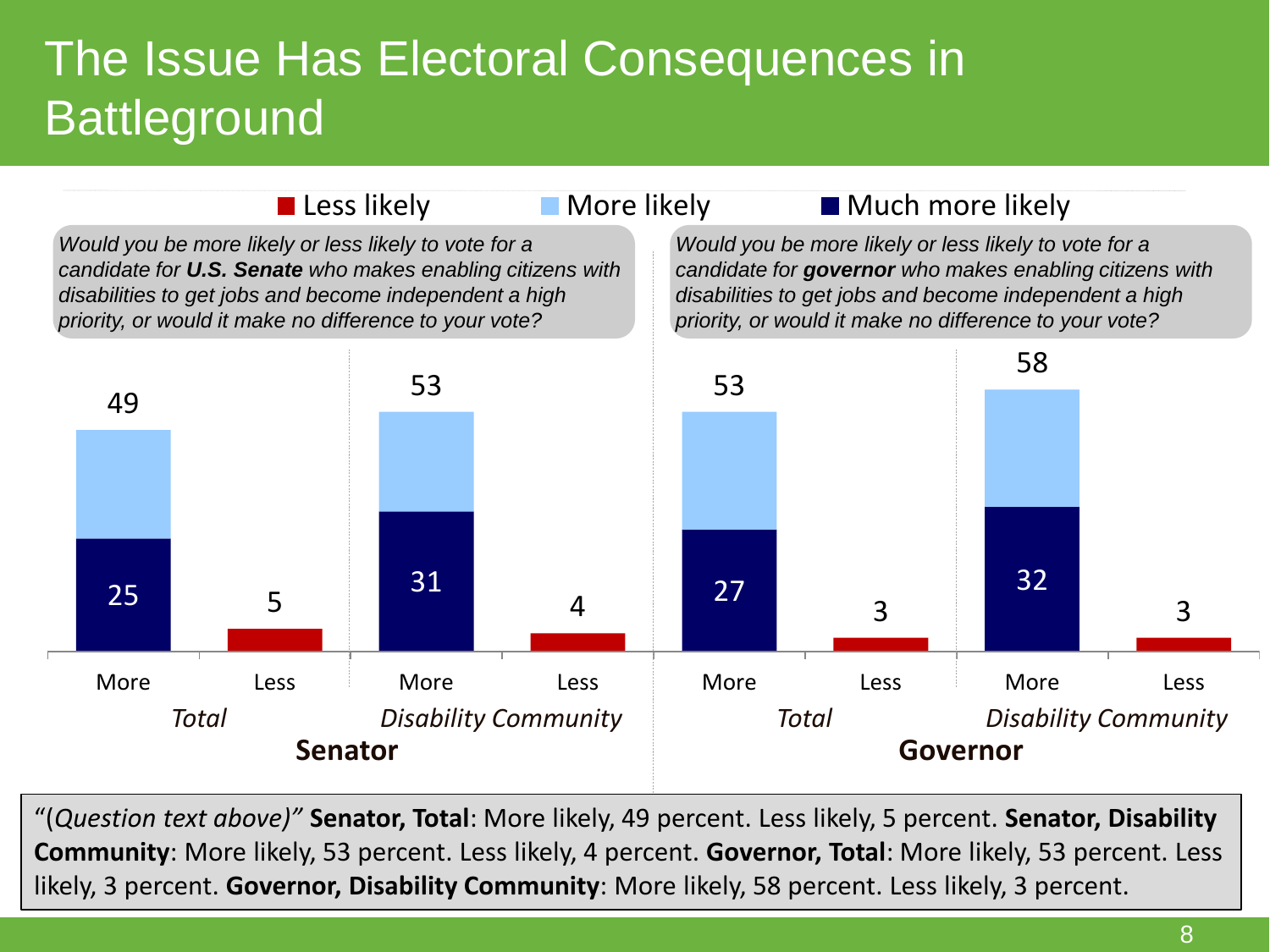### Swing Voters in Disability Community Take Issue **Seriously**

#### Less likely More likely Much more likely

*Would you be more likely or less likely to vote for a candidate for U.S. Senate who makes enabling citizens with disabilities to get jobs and become independent a high priority, or would it make no difference to your vote?*

*Would you be more likely or less likely to vote for a candidate for governor who makes enabling citizens with disabilities to get jobs and become independent a high priority, or would it make no difference to your vote?*



#### **Swing Voters Among Disabled Community**

"(*Question text above)" Swing Voters Among Disabled Community.* **Senator**: More likely, 54 percent. Less likely, 10 percent. **Governor,**: More likely, 61 percent. Less likely, 4 percent.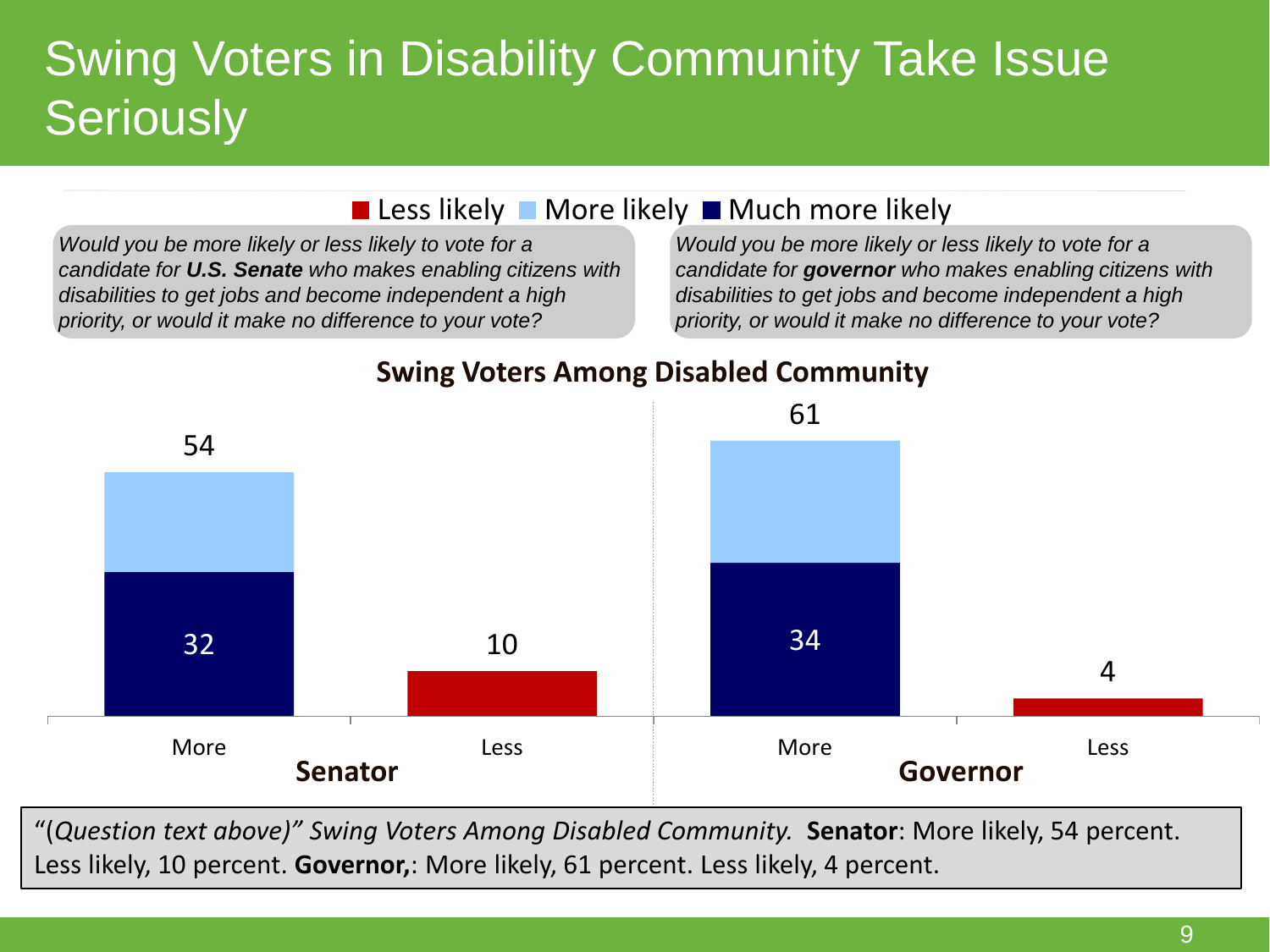## Issue Also Moves Swing Voters in Battleground



"(*Question text above)"* **Independent**: More likely, 41 percent. Less likely, 6 percent. **Independent Women:** More likely, 45 percent. Less likely, 5 percent. **Married Women:** More likely, 51 percent. Less likely, 4 percent. **Non-College Women:** More likely, 57 percent. Less likely, 5 percent. **Suburbs:** More likely, 53 percent. Less likely, 8 percent.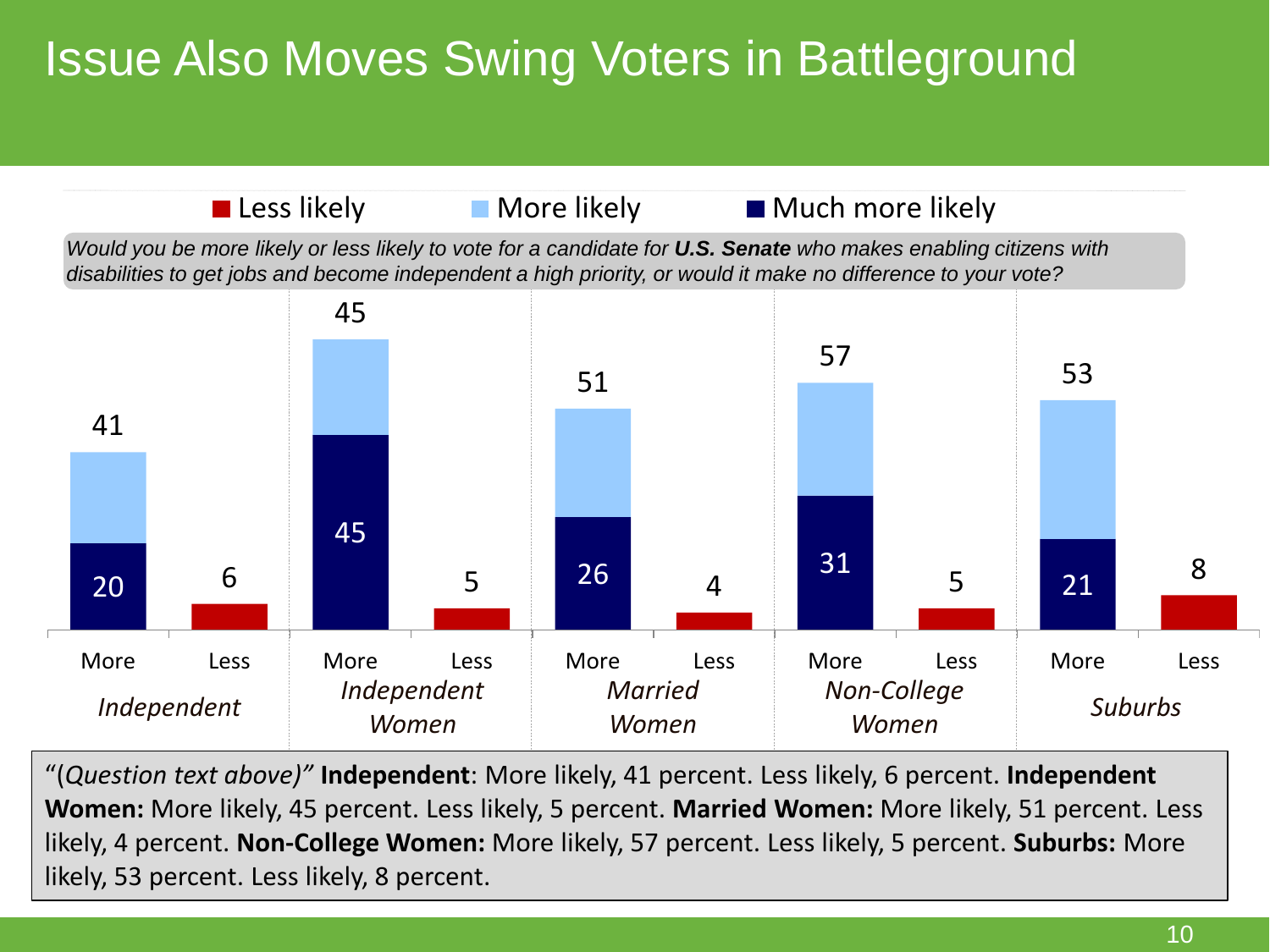#### Government and Discrimination Responsible for High Unemployment among People with Disabilities

*Today, 70 percent of people with disabilities don't have jobs, even though most of them would prefer to work. Of the following reasons, which do you believe is the most important reason why unemployment is so high among people with disabilities?*

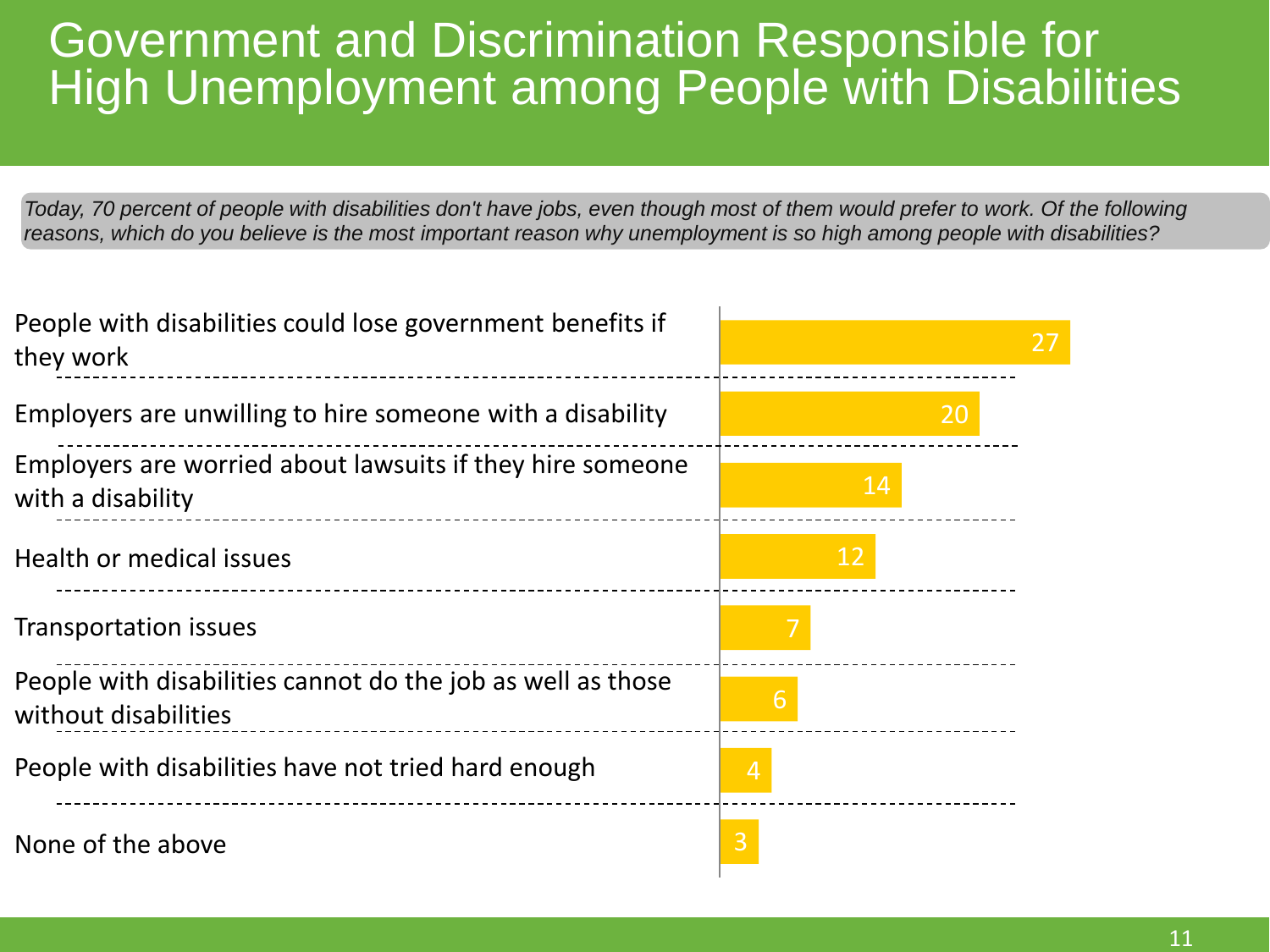#### Government and Discrimination Responsible for High Unemployment among People with Disabilities

"*Today, 70 percent of people with disabilities don't have jobs, even though most of them would prefer to work. Of the following reasons, which do you believe is the most important reason why unemployment is so high among people with disabilities?"* 

People with disabilities could lose government benefits if they work, 27 percent. Employers are unwilling to hire someone with a disability, 20 percent. Employers are worried about lawsuits if they hire someone with a disability, 14 percent. Health or medical issues, 12 percent. Transportation issues, 7 percent. People with disabilities cannot do the job as well as those without disabilities, 6 percent. People with disabilities have not tried hard enough, 4 percent. None of the above, 3 percent.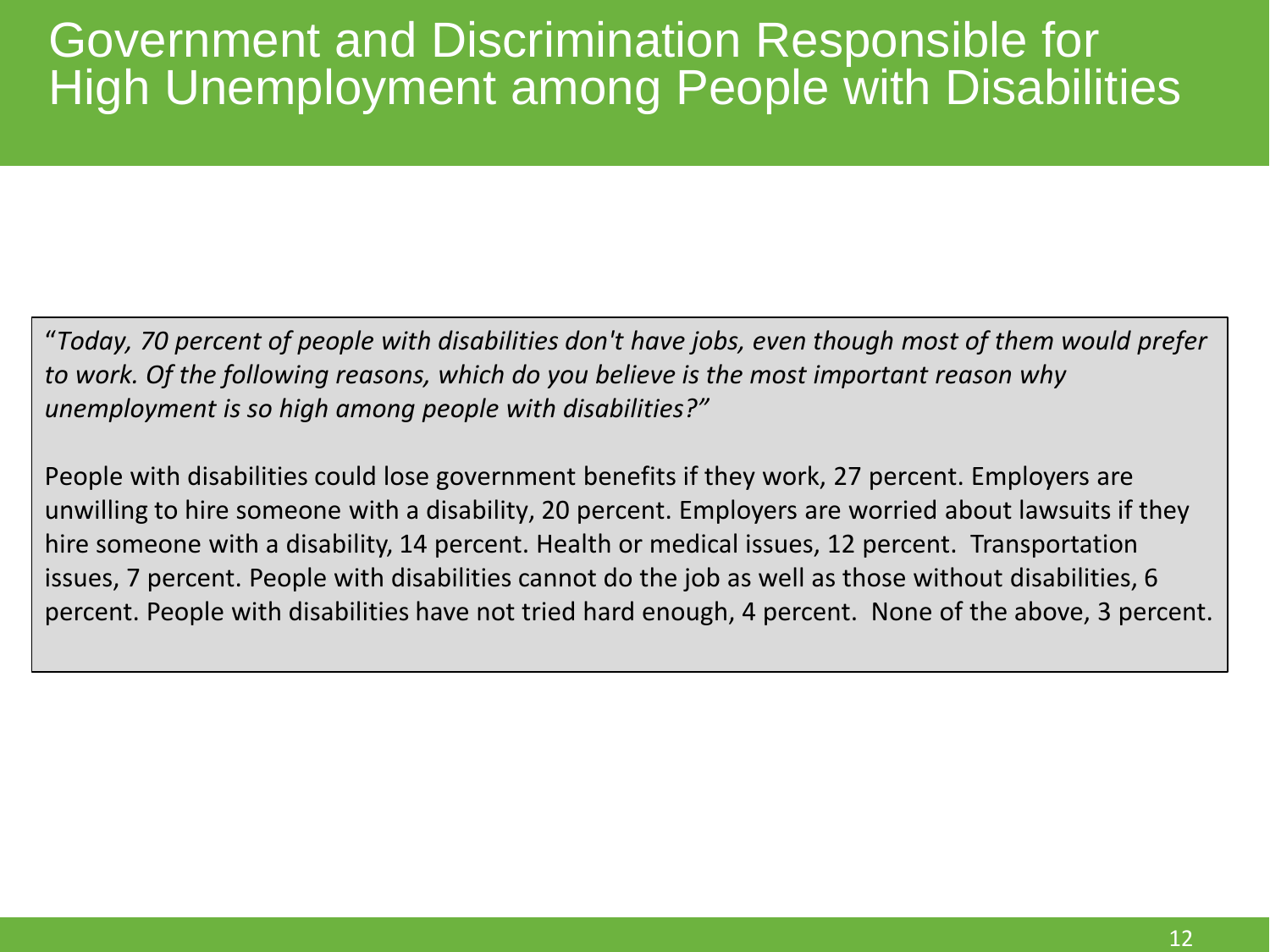## Overwhelming Majority Willing to Work with and Employ People With Disabilities



"(*Question text above)"* **Customer**: Very important, 61 percent. Total important, 89 percent. Not at all important, 3 percent. Total not important, 9 percent. **Employer**: Very willing, 78 percent. Total willing, 98 percent. Not at all willing, 1 percent. Not willing, 1 percent.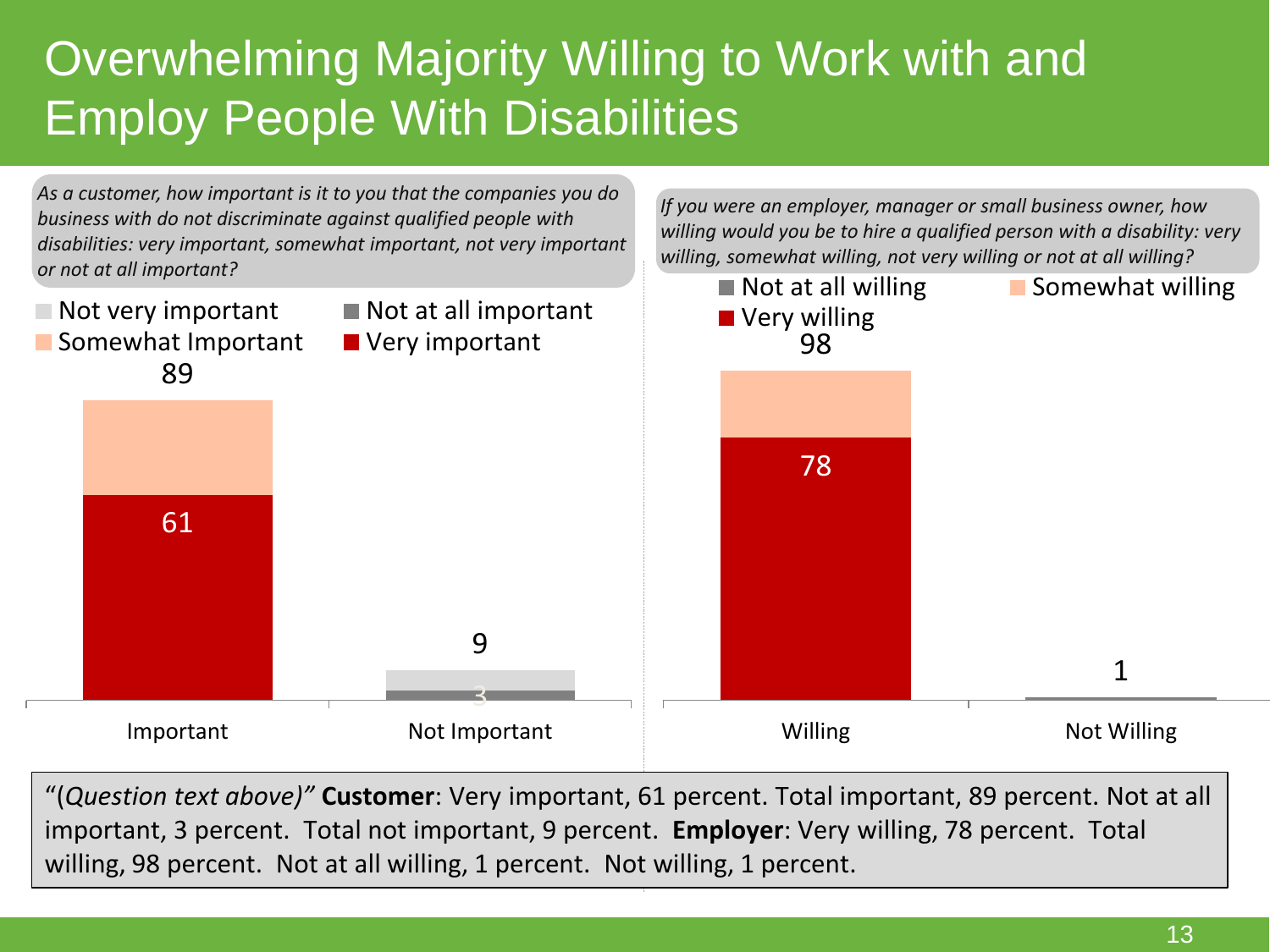### Bi-Partisan Consensus on Reforming Work/Asset Rules to Allow People with Disabilities to Work

#### Somewhat oppose  $\blacksquare$  Strongly oppose  $\blacksquare$  Somewhat favor  $\blacksquare$  Strongly favor

*Under current law, people with disabilities who receive Medicaid and other payments from federal and state government have a cap or limit of 1,070 dollars per month in income and 2,000 dollars in total assets before they lose their benefits. Would you favor or oppose changing the law to increase these caps and allow people with disabilities to earn more without risking their benefits?*



"(*Question text above)"* **Total:** Favor, 78 percent. Oppose, 16 percent. **Democrat**: Favor, 88 percent. Oppose, 9 percent. **Independent**: Favor, 76 percent. Oppose, 14 percent. **Republican**: Favor, 68 percent. Oppose, 26 percent.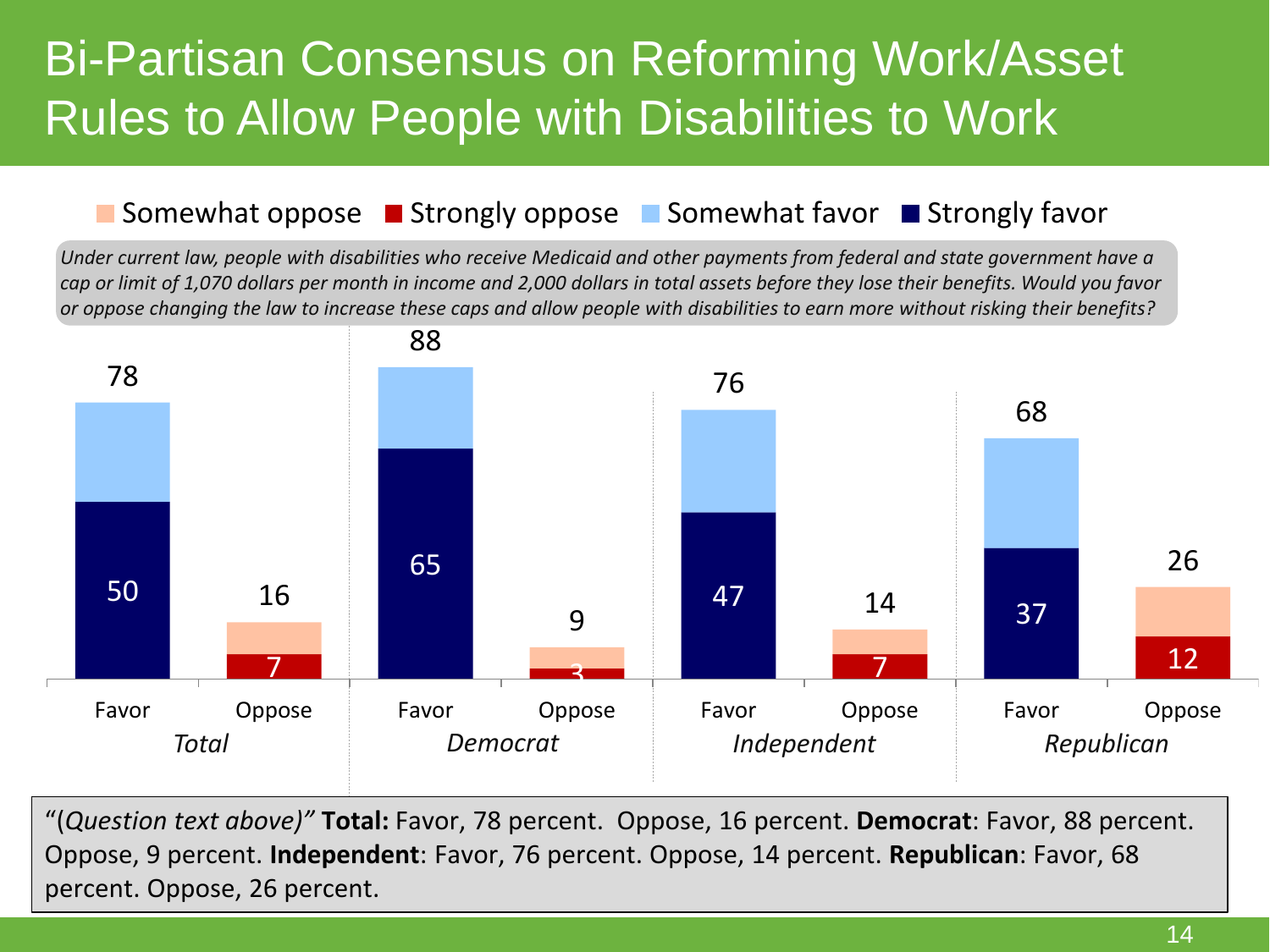### Majority More Likely to Support Senate Candidate who **Supports Changing Law**

#### **Much more likely Comewhat more likely Computer II Much less likely Comewhat less likely Computer**

*Would you be more likely or less likely to vote for a candidate for U.S. Senate who supports changing this law to increase these caps and allow people with disabilities to earn more without risking their benefits or would it make no difference to your vote?*



"(*Question text above)"* **Total**: More likely, 53 percent. Less likely, 9 percent. **Democrat**: More likely, 88 percent. Less likely, 9 percent. **Independent**: More likely, 88 percent. Less likely, 9 percent. . **Republican**: More likely, 88 percent. Less likely, 9 percent.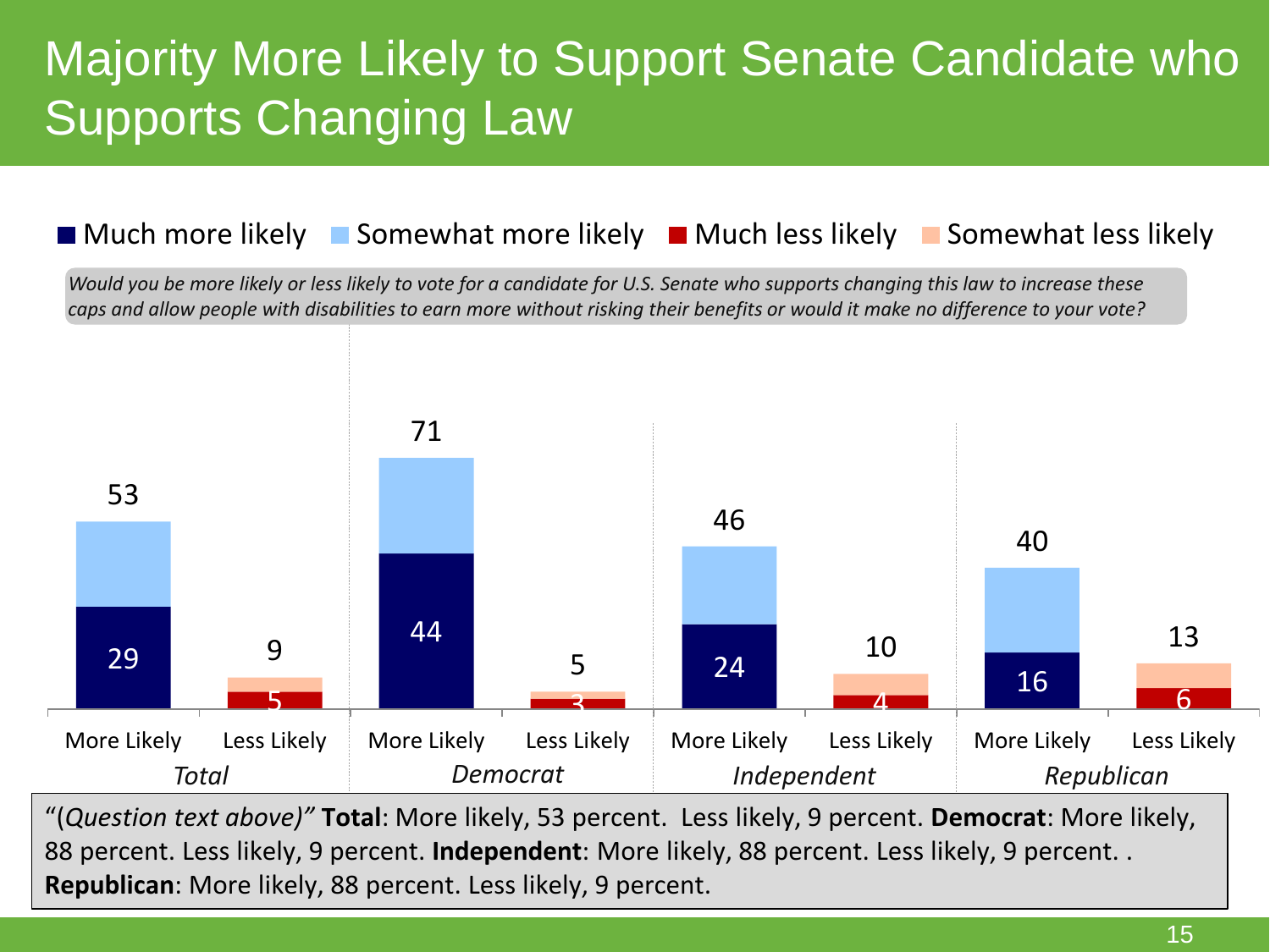## Strong Support for Disability Treaty

#### Somewhat oppose Strongly oppose Somewhat favor Strongly favor

*The Convention on the Rights of Persons with Disabilities, also known as the Disability Treaty, is an international human rights treaty of the United Nations modeled after the Americans with Disabilities Act. This Treaty encourages the adoption of laws around the world that promote accessibility, equal opportunities and end abuse and discrimination of people with disabilities. The Treaty will not change existing U.S. law or add additional costs to its budget. Do you favor or oppose the U.S. Senate ratifying this treaty?* 



"(*Question text above)"* **Democrat**: Favor, 83 percent. Oppose, 10 percent. **Independent**: Favor, 61 percent. Oppose, 27 percent. **Republican**: Favor, 50 percent. Oppose, 32 percent.